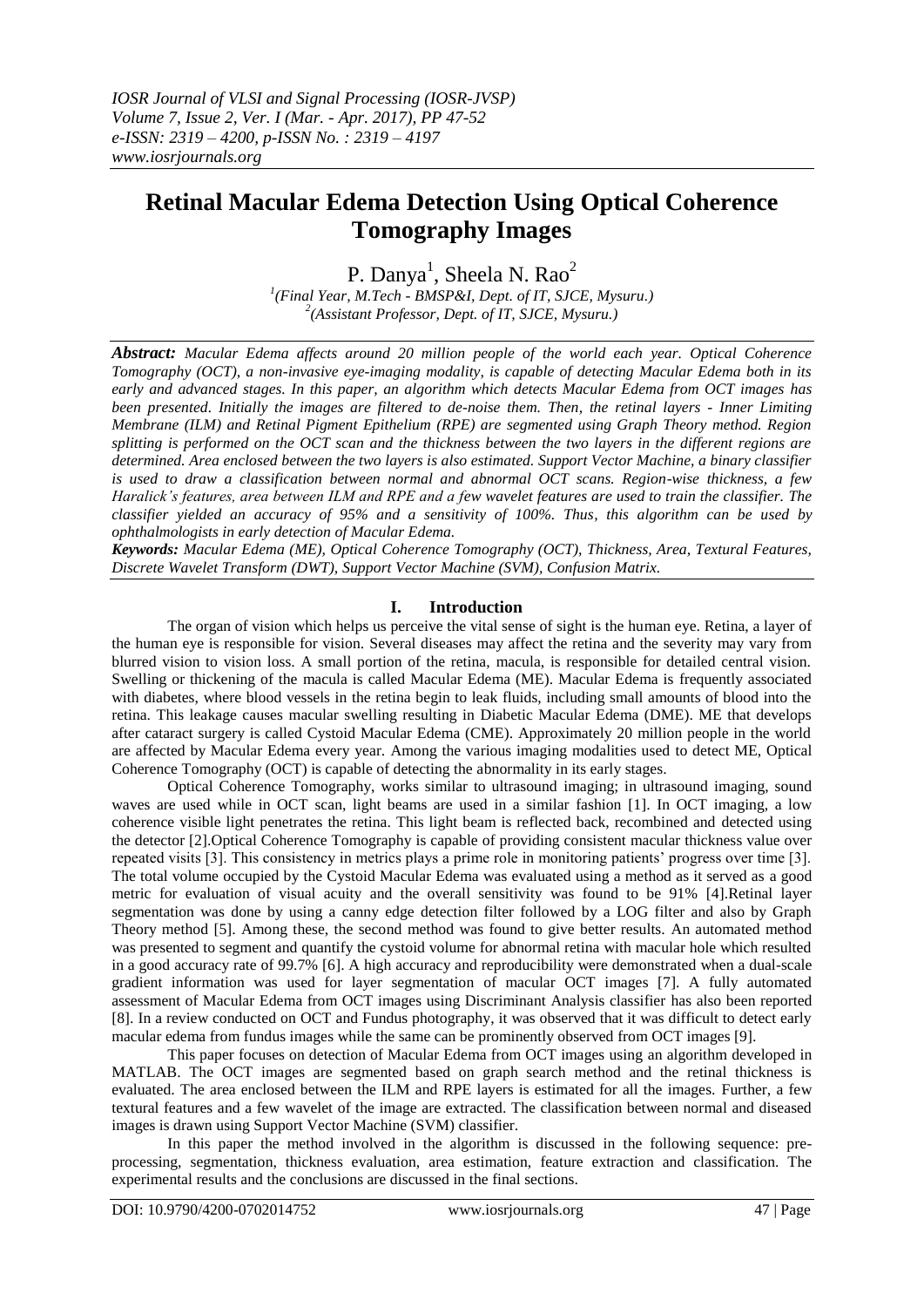## **II. Methodology**

The Macular Edema detection algorithm takes the sequence of steps shown in the block diagram (Fig.1).



**Fig.1.** Block Diagram of ME Detection

## *2.1. ROI Extraction:*

Initially, the images in the dataset are read by the algorithm. The input images are cropped to extract the OCT region i.e., our Region of Interest (ROI) eliminating the undesired regions. The OCT region is then subjected to further processing. The original image is shown in Fig.2 and the ROI of the image is shown in Fig.3.





**Fig3.** Region of Interest

## *2.2. Pre-processing:*

The original OCT image consists of all the three colour components namely red, green and blue (RGB). For ease of medical image processing, the RGB image is converted into grayscale image. The gray-scale image is shown in Fig.4. This gray image is then filtered using a median filter of window size 5\*5 in order to remove noise and smoothen the image. The average Peak Signal to Noise Ratio of the filtered and gray images is 24.5597 dB. The filtered image is shown in Fig.5.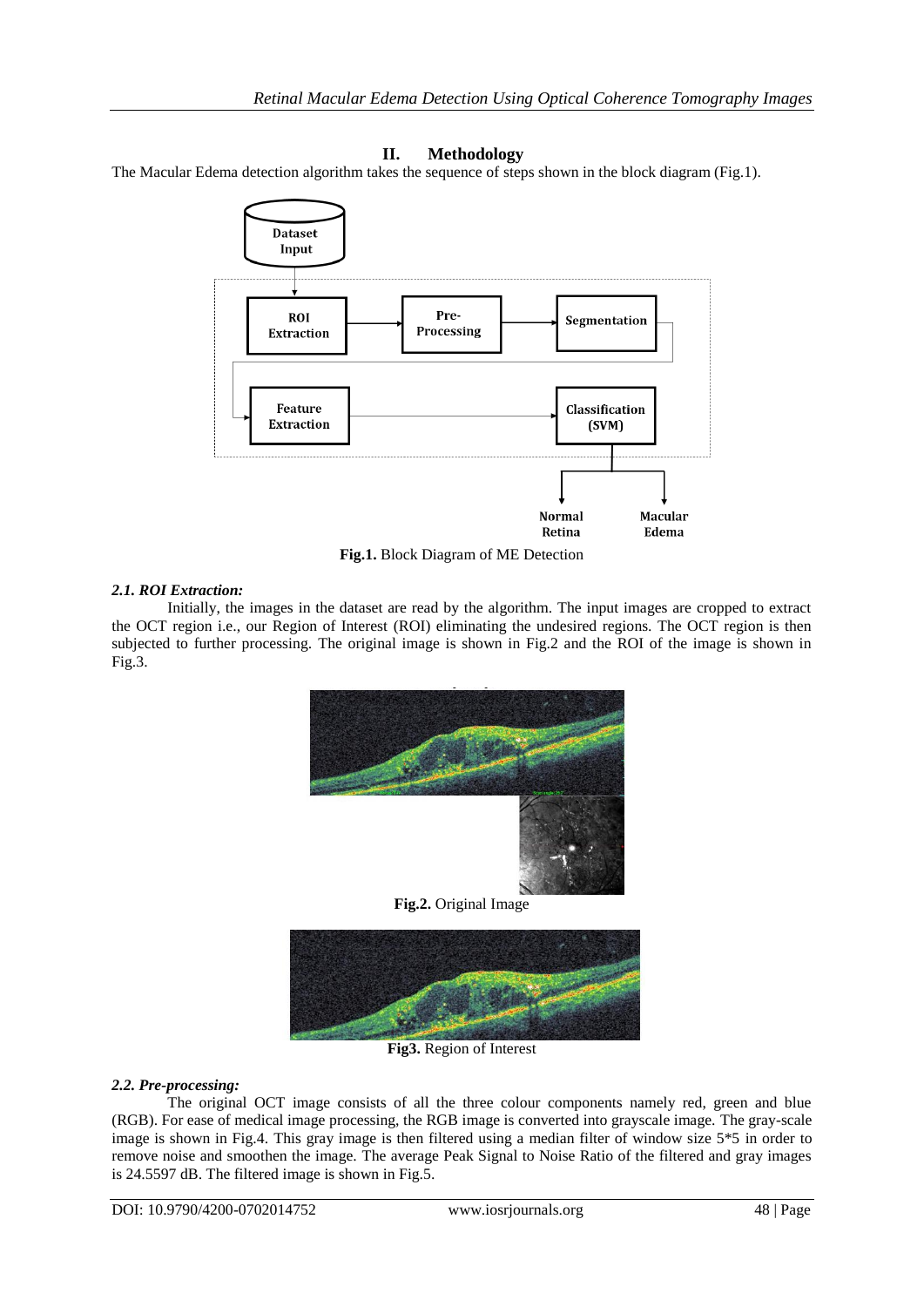

**Fig.4.** Grayscale Image



**Fig.5.** Median Filtered Image

## *2.3. Segmentation:*

The retina is a ten layered structure. Out of the ten layers, two of the layers are segmented and plotted in the algorithm. These two layers are Inner Limiting Membrane (ILM) and Retinal Pigment Epithelium (RPE). Each OCT image is represented in terms of nodes, where each node corresponds to a pixel. Edges are the links connecting the nodes. A set of connected edges forms a path that can be used to traverse across the graph [9]. Edge weights are assigned to make each pixel different from its neighbouring pixel. To move across the graph form one node to another, the path with a minimum total weight sum is desirable. The path that results is the cut which separates one region from another. To trace this required path, Dijkstra's shortest path search algorithm is used to divide the image graph into layers. The necessary layers are then plotted. The result of segmentation and plots of ILM and RPE layers is shown in Fig.6.



## *2.4. Feature Extraction:*

The features extracted from the OCT images fall into four broad categories; namely, thickness of the OCT scan, area enclosed by the retinal layers (ILM and RPE), textural features and wavelet features. A total of 13 features are extracted in this work.

## *2.4.1. Thickness Evaluation:*

When the average thickness of the entire image was evaluated, the resulting thickness did not show much variation between normal and diseased images. This shortcoming is overcome by splitting the segmented images into five equal regions such that the central region consists of the fovea of the macula (Fig.7). This region splitting can be attributed to the fact that macular edema or macular inflammation is prominent in the foveal region. The average thickness of each region between the ILM and the RPE is evaluated. The thickness measure of the foveal region is comparatively higher for the images that have inflammation (edema) and lesser for normal images.



**Fig.7.** Region-splitting for Thickness Evaluation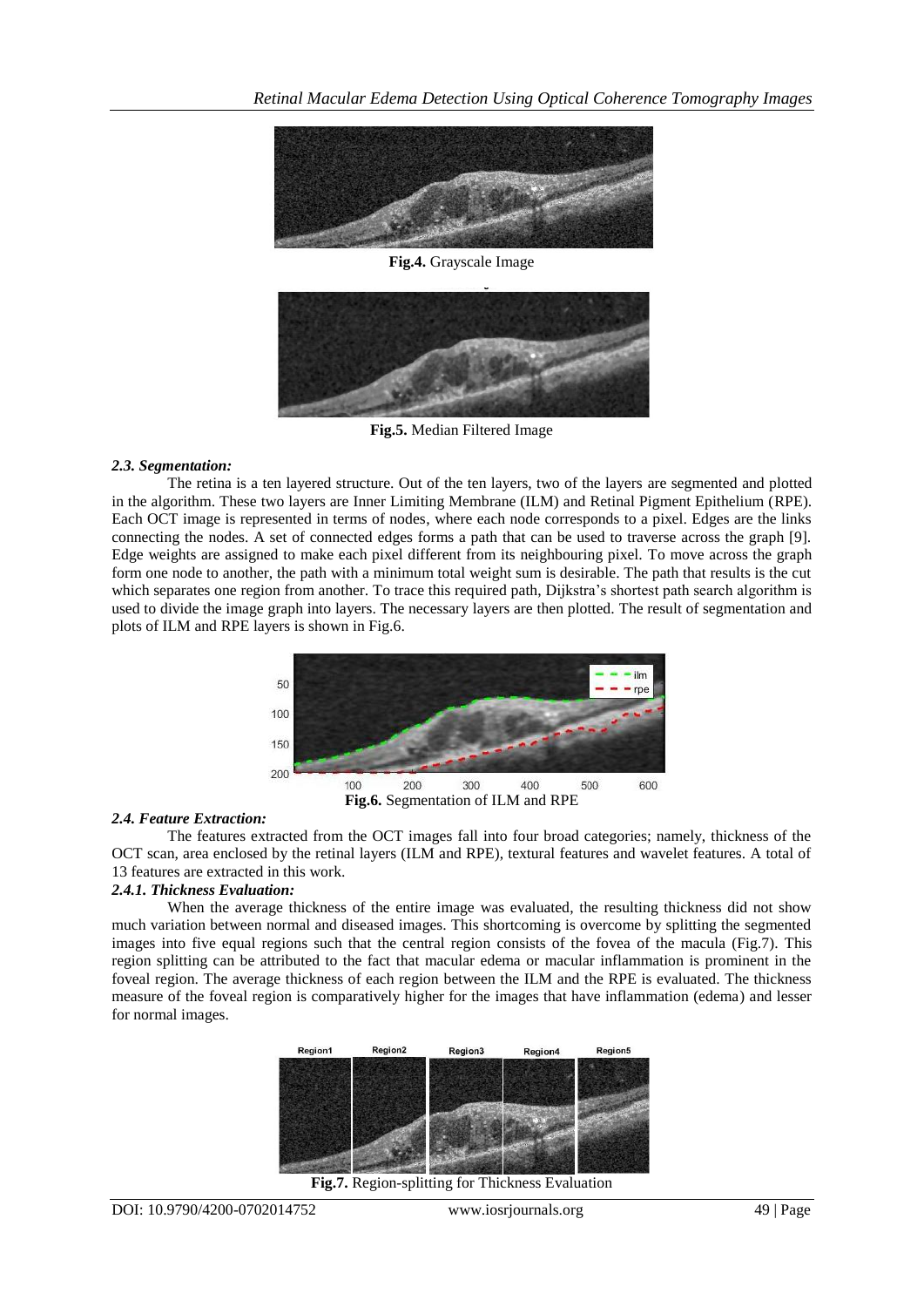### *2.4.2. Area Estimation:*

The Inner Limiting Membrane (ILM) and the Retinal Pigment Epithelium (RPE) layers of the retina enclose the area covered by the macula of the retina in the OCT scan. Due to the inflammation of the macula in case of Macular Edema, the area enclosed by these two layers is comparatively larger than the same in case of normal eye. The results of the segmentation stage i.e., the plot of ILM and RPE (Fig.6) are considered as the curves representing the layers. Using Area Under the Curve (AUC) technique, the area between the ILM and RPE layers were estimated and this metric is used as one of the parameters to train the classifier.

### *2.4.3. Haralick's Textural Feature Extraction:*

Texture is an important characteristic used in identifying objects or regions in an image [11].The texture information is adequately specified in a set of gray-tone spatial-dependency matrices (Gray Level Cooccurrence Matrix – GLCM [12]) which are computed for various angular relationships between neighboring cell pairs in the image. From the matrix, a number of textural features of a given image can be computed. A few of these features are extracted from the OCT images viz.,Energy, Contrast, Homogeneity and Entropy using equations (1) through (4). In addition to the region-wise thickness and the area between layers, the textural features also play a major role in training the machine learning model to classify between normal and macular edema affected OCT scans.

Energy = 
$$
\sum_{i=0}^{M-1} \sum_{j=0}^{N-1} p_{i,j}^2
$$
 ...(1)

Contrast = 
$$
\sum_{i=0}^{M-1} \sum_{j=0}^{N-1} (i-j)^2 p_{i,j}
$$
 ...(2)

Homogeneity = 
$$
\sum_{i=0}^{M-1} \sum_{j=0}^{N-1} \frac{p_{i,j}}{1+(i-j)}
$$
 ... (3)

Entropy = 
$$
-\sum_{i=0}^{M-1} \sum_{j=0}^{N-1} C_{i,j} log_2 C_{i,j}
$$
 ... (4)

where  $p_{i,j}$  is the probability elements of the GLCM of size M\*N.

#### *2.4.4. Wavelet Feature Extraction:*

Both the spatial and frequency information are captured by the Discrete Wavelet Transform (DWT) [13]. In DWT, the image is analysed by decomposing it into coarse approximations using low-pass and highpass filtering. Each image may be represented as a  $p \times q$  gray-scale matrix  $I[i,j]$ , where each element of the matrix represents the grayscale intensity of one pixel of the image. Eight different pixels surround and form the neighbouring pixels to each non-border elements of the matrix. Typically, these eight neighbouring elements are used to traverse the matrix. We consider four decomposition directions of the matrix viz., horizontal (*Dh*), two diagonals (*Dd*) and vertical (*Dv*) because the resulting 2-dimensional DWT co-efficients are the same irrespective of the direction of being traversed (left-to-right or right-to-left).

The first level of wavelet decomposition yields four co-efficient matrices, namely, *A*1, *Dh*1, *Dv*1, and *Dd*1 [13]. As a single numerical value as a feature of the entire image is desired, averaging methods are employed to obtain the necessary single values. Equations (5) and (6) determine the averages of the corresponding pixel intensities, whereas (7) is an averaging of the energy of the pixel intensities. Bi-orthogonal 3.7 ('bior3.7') wavelet filter is used for decomposition.

Average 
$$
Dh1 = \frac{1}{p \cdot q} \sum_{x=1}^{p} \sum_{y=1}^{p} |Dh1(x, y)|
$$
 ... (5)

Average 
$$
Dv1 = \frac{1}{n a} \sum_{x=1}^{p} \sum_{y=1}^{p} |Dv1(x, y)|
$$
 ... (6)

Energy = 
$$
\frac{1}{p^2 \cdot q^2} \sum_{x=1}^p \sum_{y=1}^p (Dv1(x, y))^2
$$
 ... (7)

#### *2.5. Classification:*

The binary classification of the images into normal and diseased is performed by using linear Support Vector Machine (SVM) classifier. SVMs are supervised learning models used for data classification [14]. The SVM model is trained using a dataset with samples labelled with the class they belong to. Here, normal OCT images belong to class 0 and edema affected OCT images belong to class 1. The SVM model is being trained with 13 features namely, five region-wise thickness measures, area of fluid between ILM and RPE layers, four textural features – energy, contrast, homogeneity and entropy, three wavelet features from level 1 decomposition – two averages and energy.

The training dataset consists of 21 normal OCT scan images and 14 Edema OCT scan images. So, a total of 35 OCT images are used to train the SVM classification model. Once trained, the SVM model is tested on 20 OCT images containing 10 normal and 10 diseased images. The classification results were 95% accurate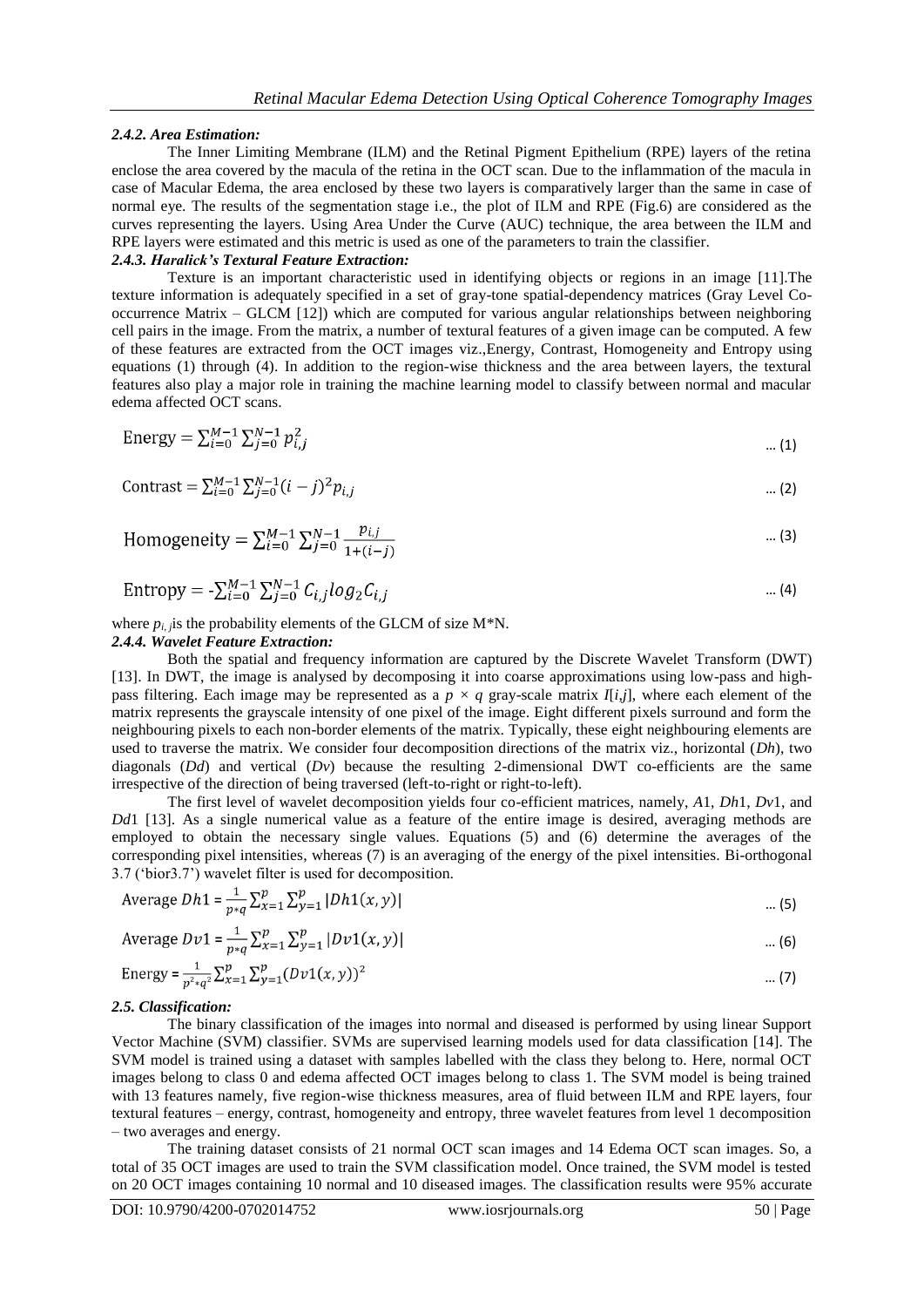with 19 of 20 samples classified perfectly and 1 outlier sample which was misclassified. The Receiver Operating Characteristic (ROC) or Confusion Matrix of the SVM classification results is shown in Table.1.

## **III. Experimental Results**

The segmentation algorithm discussed in section 2.3 yielded results with an accuracy of 84.78%. A total of 46 OCT scan images containing 26 normal images and 20 images affected by Macular Edema were segmented for ILM and RPE layers using this algorithm. Among the 46 images, 39 images were accurately segmented whereas 7 images failed to yield accurate layer segmentation.

A total of 20 OCT scan images have been tested using this technique, where 10 were normal and 10 were abnormal images. Out of 20, 1 normal image was classified as abnormal (False Positive). The confusion matrix for the classification is shown in Table 1.

|                      |                            | <b>Known / True Condition</b> |                          |  |
|----------------------|----------------------------|-------------------------------|--------------------------|--|
|                      |                            | <b>Object Absent</b>          | <b>Object Present</b>    |  |
| Observed<br>Response | Object Not<br>Observed     | True Negative (TN)            | False Negative (FN)      |  |
|                      | <b>Object<br/>Observed</b> | False Positive (FP)           | True Positive (TP)<br>Н. |  |

| <b>Table 1.</b> Confusion Matrix for Classification Results |  |
|-------------------------------------------------------------|--|
|-------------------------------------------------------------|--|

The accuracy, sensitivity, specificity and precision of the classification results shown in the confusion matrix (Table 1) are calculated using equations  $(8)$ ,  $(9)$ ,  $(10)$  and  $(11)$ .

$$
Accuracy = \frac{TN + TP}{TN + FN + FP + TP}
$$
 ... (8)

$$
Sensitivity = \frac{TP}{TP + FN} \qquad (9)
$$

$$
Specificity = \frac{TN}{TN + FP}
$$
 ... (10)

$$
Precision = \frac{11}{TP + FP}
$$
 ... (11)

The number of test images, classification results and the corresponding accuracy, sensitivity, specificity and precision are shown in Table 2.

| Table 2. Classification Results |        |  |  |
|---------------------------------|--------|--|--|
| No. of Test Images              | 20     |  |  |
| No. of Normal Images            | 10     |  |  |
| No. of Abnormal Images          | 10     |  |  |
| True Positive (TP)              | 10     |  |  |
| True Negative (TN)              | 9      |  |  |
| False Positive (FP)             |        |  |  |
| False Negative (FN)             |        |  |  |
| Accuracy                        | 95%    |  |  |
| Sensitivity                     | 100%   |  |  |
| Specificity                     | 90%    |  |  |
| Precision                       | 90.90% |  |  |

# **Table 2**. Classification Results

## **IV. Conclusion**

A novel Macular Edema detection algorithm has been developed and presented. An image data set consisting of both normal and edema affected OCT scan images are considered to test and validate the proposed technique. The OCT scan images are acquired using a *Spectral OCT SLO* equipment from Combination Imaging System. The images are initially pre-processed by median filtering to remove the noise present. Then the retinal layers: Inner Limiting Membrane (ILM) and Retinal Pigment Epithelium (RPE) are acquired using a graphtheory based segmentation algorithm. An accuracy of 84.78% was obtained with a satisfactory amount of